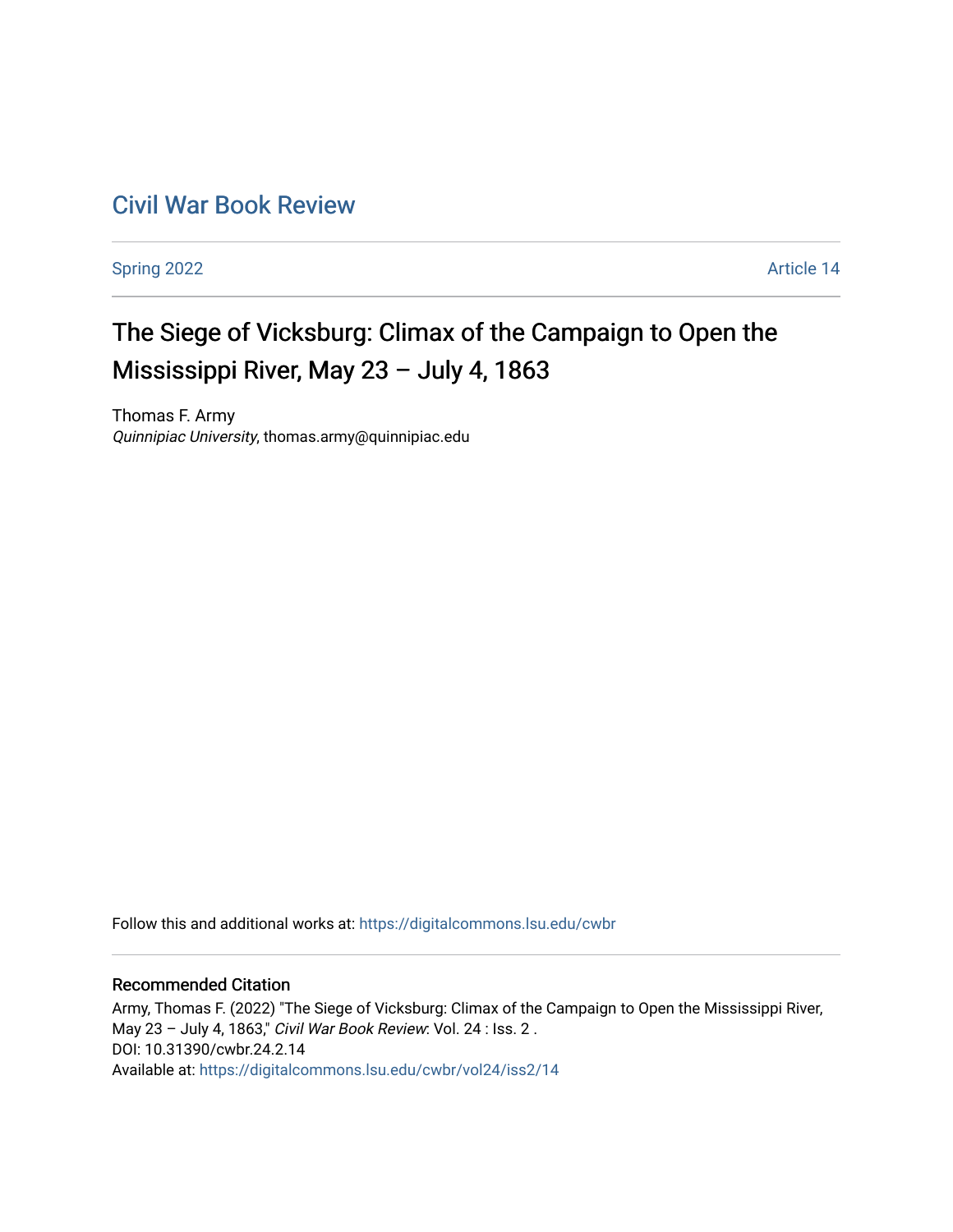## **Review**

### **Army, Thomas F.**

#### **Spring 2022**

**Smith, Timothy B.** *The Siege of Vicksburg: Climax of the Campaign to Open the Mississippi River, May 23 – July 4, 1863*. University Press of Kansas, 2021. HARDCOVER. \$50.00 ISBN 9780700632251 pp. 724

In 1976, military historian John Keegan published his brilliant, groundbreaking book *The Face of Battle.* In a single stroke, Keegan altered the landscape of military history when he wrote that battle was not something "any quantity of colored maps will reveal," but instead, could only be understood as the "behaviour of men struggling to reconcile their instinct for selfpreservation, their sense of honour and achievement of some aim over which other men are ready to kill them." Now, forty-six years later in the style of Mr. Keegan, Timothy B. Smith has produced an impressive study of the final forty-three days of the campaign which led to the capture of an entire Confederate army, contributed to the surrender of Port Hudson, demoralized Southern citizens, and ensconced General Ulysses S. Grant as President Lincoln's number one commander.

In *The Siege of Vicksburg: Climax of the Campaign to Open the Mississippi River, May 23 – July 4, 1863,* Smith describes the strategic and tactical complexity of the siege, but just as importantly, he devotes considerable attention and detail to the plight of the common soldier and the suffering and deprivations of Vicksburg's citizens. For Union soldiers, the constant torment of mental stress and the fear that the next enemy sharpshooter's minié ball or artillery round would kill you or worse, leave you to suffer a gruesome wound, combined with the intense heat during the day and constant digging and vigilance at night is described in full detail. Contaminated food and water along with unsanitary conditions left soldiers with unrelenting and debilitating dysentery from which many did not recover. Mosquitoes, chiggers, lice, snakes, and poison ivy added to the soldiers' distress and misery. For the Confederate army locked into Vicksburg, the food, water, and sanitary conditions were worse. Civilians trapped in the city resorted to digging caves into hillsides to protect themselves from the constant bombardment of Grant's artillery and Admiral David Dixon Porter's gunboats. Cave-ins happened often as did the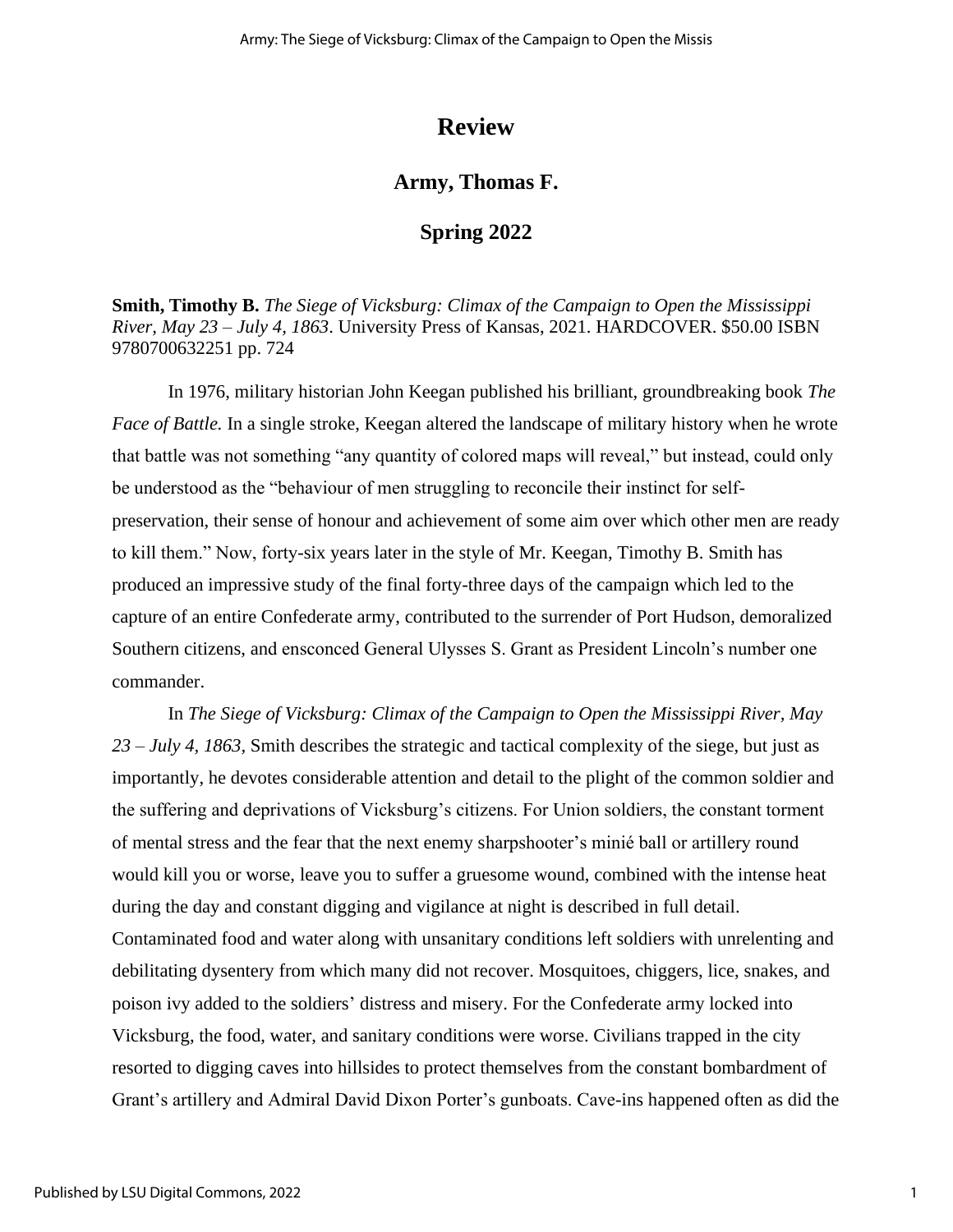deaths of men, women, children, and beloved pets. Both sides could always smell the stench of gunpowder and the dead.

Smith's book has much to offer. In addition to the sanguinary nature of soldiers' and civilians' day to day lives, the book investigates the complexity of the military operations during the siege, the extent of those operations, and the strategic and tactical challenges generals faced. Most compelling is the author's posit that the Army of Tennessee's capture of the Army of Vicksburg and the city was not a predestined or foregone conclusion. Smith spends considerable time analyzing why Confederate General Joseph Johnston failed to attack Grant from the rear or why Confederate generals John C. Pemberton and Johnston were never able to coordinate simultaneous attacks against the Union army. The author does not speculate as to what might have happened if Johnston attacked Grant from the east, but on page 414, Smith makes clear that there was a "window of opportunity" in the two weeks after Grant's May 22<sup>nd</sup> assaults, "to do something" because Union forces were not fully entrenched and Johnston and Pemberton outnumbered Grant.

The author's research is impressive. Using countless letters, diaries, and reminiscences, he tells the story of the siege primarily through the eyes of the participants. From the perspective of common soldiers describing the daily tedium of expanding earthworks and repairing damages, to the perspective of division, corps, and army commanders, as they manage a myriad of problems and challenges, we see the impacts of the battle**.** Here Grant is center stage—brilliant in his ability to learn from his mistakes, masterful at paying tireless attention to details, strategic as he prepared for Johnston's attack, which never came, and adroit at managing the personalities and skills of his commanders. After the city fell, he used the aggressive William T. Sherman to launch an offensive against Joe Johnston, and he used the tactful and gracious James B. McPherson to manage the dejected and spiteful Confederate officers and civilians now Union prisoners inside the city.

One of the many strengths of the book is the attention paid to the Union navy's contribution to the siege. On several occasions during the siege, Grant asked Admiral Porter for his assistance, as Smith writes on page 93, "in various matters where the situation could have gotten serious if not for the naval contribution." For example, as Union soldiers probed northeast of Vicksburg looking for Johnston's Army of Relief, Porter covered the movements with gunboats. The most significant effort during the siege, however, was the constant naval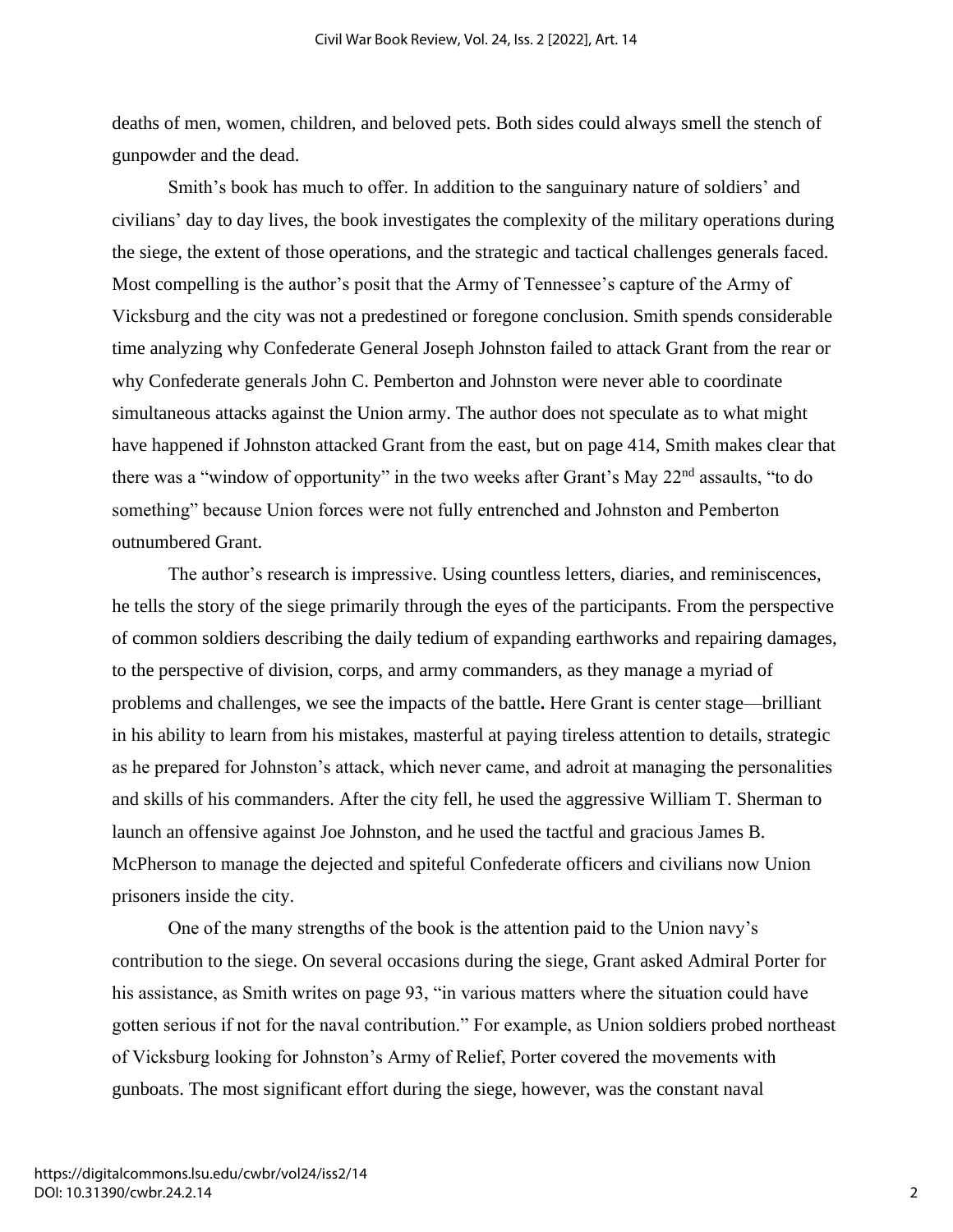bombardment of the city and operations to bring massive quantities of supplies to the Chickasaw Bayou landing on the Yazoo River.

The construction of trenches, fortifications, and other essential engineering operations are covered in considerable detail. Major Samuel H. Lockett looms large as the Confederate engineer responsible for maintaining, adapting, and repairing southern fortifications which stretched from South Fort south of the city to Fort Hill north of the city. On the Union side, West Point trained engineers such as Captains Frederick E. Prime, and Cyrus B. Comstock, and Lieutenant Colonel James H. Wilson are credited with displaying the skill and ingenuity necessary to conduct Vauban-style siege warfare. The author frequently mentions the dearth of West Point engineer officers in Grant's army, which according to Smith hampered the progress of the siege, especially along the  $13<sup>th</sup>$  Corps line of approach. Yet, Smith correctly points out the remarkable engineering work civil engineers turned military engineers such as Captain Andrew Hickenlooper (the engineer in charge of mining operations under the 3<sup>rd</sup> Louisiana Redan) and Captain Stewart Tresilian (the creator of the wooden mortars used with considerable effect) performed. In Grant's report of the campaign, the general writes that there was a scarcity of engineer officers at the start of the campaign, but practical experience was gained and considerable skill demonstrated in the absence of regular engineer officers. One of the Union army's advantages at Vicksburg, which the author did not emphasize, was in the ingenuity of non-West Point trained engineers who learned their jobs on the spot and executed their assignments skillfully. Colonel Josiah Bissell's Engineer Regiment of the West, and officers like Captains William Kossak, William Le Baron Jenney, William C. Young, and Herman Klostermann deserved more credit for their role in engineering operations.

The author does describe the role enslaved persons, contrabands, and black soldiers played in the Vicksburg siege. The Confederate engineers used slave labor to dig new sections of fortifications and repair existing ones. Union engineers used contrabands to dig saps and fabricate gabions and fascines. Unfortunately, many contrabands faced the ugly racism prevalent in both the South and North. Union soldiers played cruel tricks on Blacks, used them as "pawns for jokes," and often were quite mean. I wish, however, the author had devoted more space in writing about the June 7, 1863 fight at Milliken's Bend, Louisiana. African Americans from the 9<sup>th</sup> and 13<sup>th</sup> Louisiana Infantry, and the 1<sup>st</sup> Mississippi fought alongside white troops from the 10<sup>th</sup> Illinois Cavalry and the 23<sup>rd</sup> Iowa Infantry to repel a fierce Confederate attack at what the